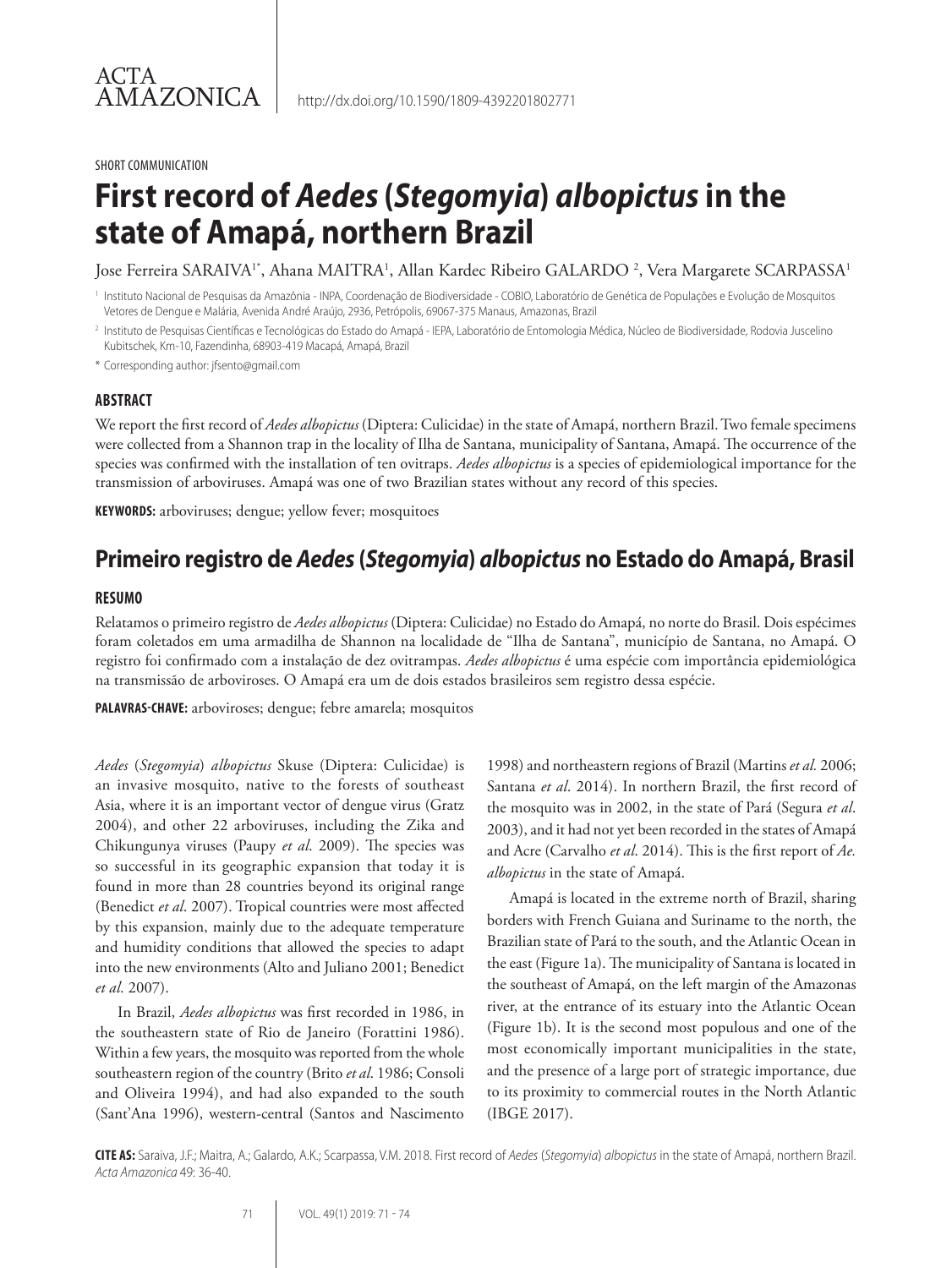### ACTA AMAZONICA



**Figure 1.** Location of the first record of *Aedes albopictus* in the state of Amapá, northern Brazil. A) Geographical distribution of *Aedes albopictus* in South America (red rectangles), and the new record of *Aedes albopictus* in the state of Amapá (rectangle); B) State of Amapá, detail of Santana municipality and Ilha de Santana (yellow star); C) Ilha de Santana, showing the urbanized perimeter, and the location of the two Shannon traps (black symbol), 10 ovitraps (circles). Red circles indicate positive, and white circles indicate negative traps for *Aedes albopictus*. This figure is in color for the electronic version.

Ilha de Santana (or Santana Island) is an island on the Amazonas river, located opposite to the city of Santana, at 800 m from the margin (Figure 1b), and is currently a part of the municipality of Santana. The island has a total area of 2,005 ha, and is covered by five types of vegetation [semi–deciduous tropical rainforest, seasonal flood-plain tropical rainforest, mangrove forest, cerrado (Brazilian savanna) and Junco forest (Valente *et al*. 1998)]. The climate is predominantly of the Amw type, according to the Köppen classification, with a mean annual temperature range of  $23 - 32$  °C, and annual rainfall varying from 60 to 1,900 mm (Valente *et al*. 1998). The island is sparsely populated, with inhabitants living mainly of small scale agriculture, livestock farming and açaí (*Euterpe oleracea* Mart) extraction. The largest village is located on the northern bank of the island (Figure 1c), and is surrounded by highly anthropized secondary forest vegetation. The water and sewage treatment system is inadequate on the entire island. The record of *Ae. albopictus* occurred during a survey of mosquitoes on Ilha de Santana for a taxonomic study of the genus *Anopheles* Meigen (subgenus *Nyssorhynchus*). On 4th and 5<sup>th</sup> of May, 2018, a Two Shannon light traps (Shannon 1939) were installed in secondary forest (0º4'37.27"S; 51º10'55.12"W and 0º4'47.64"S; 51º11'9,43"W), in the outskirts of the main village (Figure 1c). The traps were active on 4 and 5 May 2018, from 6:00 to 9:00 pm, and were revised every 30 minutes. Captured mosquitoes were collected by hand aspirator, placed in paraffin cups and transported to the Laboratory of Medical Entomology of the Instituto de Pesquisas Científicas e Tecnológicas do Estado do Amapá - IEPA, where they were identified according to the entomological keys of Consoli and Lourenço-de-Oliveira (1994) and Forattini (2002).

The first record of *Ae. albopictus* was a single female (Figure 2) captured on March 4, 2018, in the interval from 6:30 to 7:00 pm in the Shannon trap located at 50 m from the forest edge and 500 m from the urban perimeter of the main village (Figure 1c). Another adult female of *Ae. albopictus* was collected on the following day, in the second Shannon trap, located at approximately 540 m from the other trap (Figure 1c). To confirm the occurrence of *Ae. albopictus*, ten ovitraps were installed along the urbanized perimeter of the main village (Figure 1c). As the active dispersal of *Ae. albopictus* is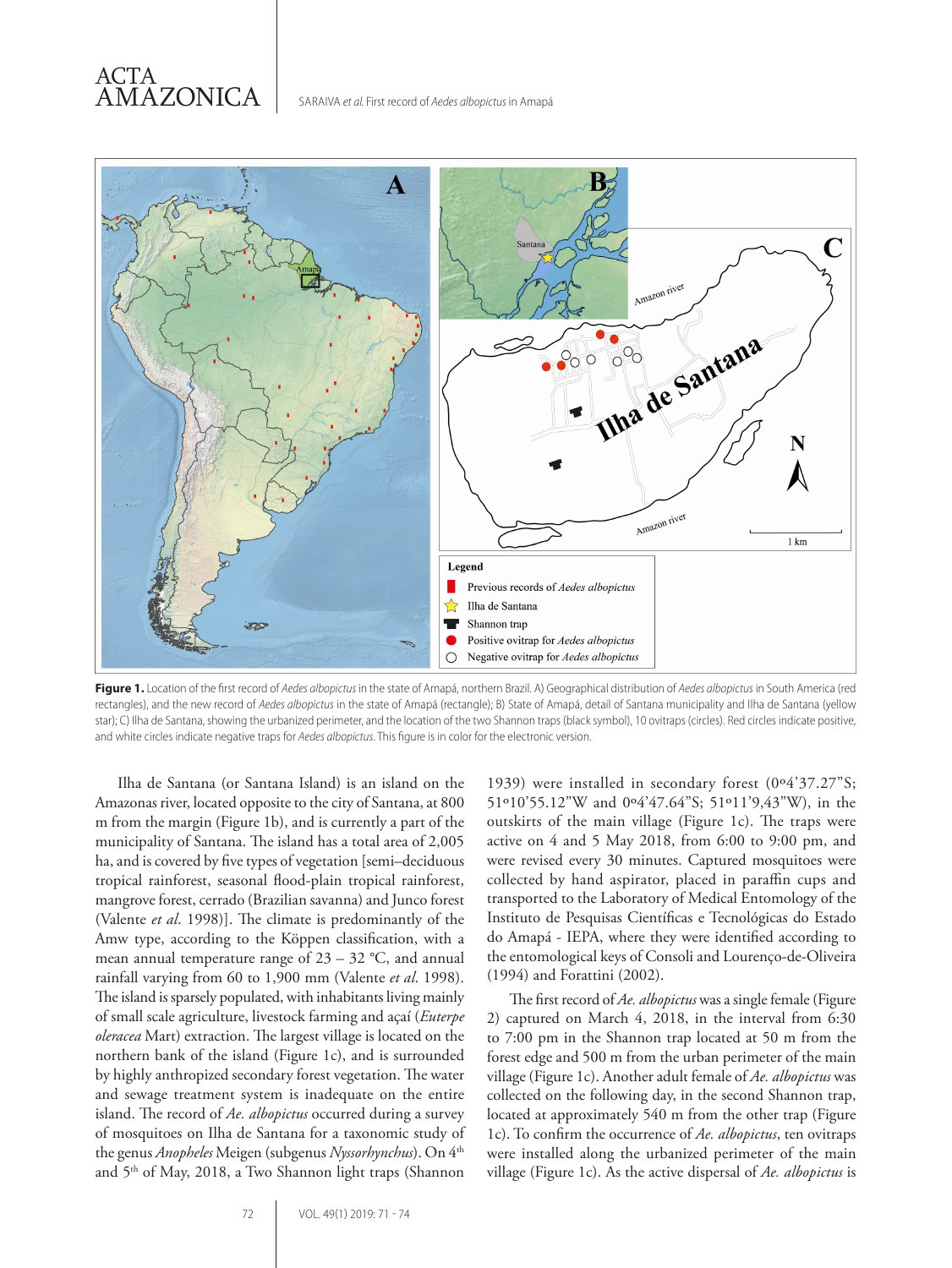

**Figure 2.** First specimen of *Aedes albopictus* (adult female) collected on Ilha de Santana, the state of Amapá, northern Brazil (voucher IEPA #11072). A) Dorsal view; B) Lateral view. This figure is in color for the electronic version.

of approximately 200 - 500 m (Liew and Curtis 2004), all the ovitraps were installed at a distance of 200 m from each other. The traps were active for four days, from 14 to 18 May 2018, to avoid the emergence of larva in the field. Four of the ten ovitraps were positive for *Ae. albopictus* (Figure 1c), with a total of 62 *Ae. albopictus* specimens [25 males and 37 females]. The two females *Ae. albopictus* collected in the Shannon traps were deposited in the entomological collection of IEPA (vouchers # 11072 and 11073).

*Aedes albopictus* possibly arrived in southern Amapá through the port of Santana and settled in Ilha de Santana due to its proximity to the port and also because, unlike *Aedes aegypti*, this species prefers rural, forest and periurban environments (Forattini 2002). The extent of its dispersion in Amapá is unknown. In the north, *Ae. albopictus* has not yet been registered in French Guiana (Talaga *et al*. 2015), Suriname or Guyana (WRBU 2018).

In tropical countries, *Ae. albopictus* was reported to transmit dengue, yellow fever and equine encephalitis viruses (Gratz 2004). Another concern is that this mosquito may act as an infestation bridge between rural and urban environments (Santos 2003). Although in Brazil *Ae. albopictus* is not yet classified as a natural vector of dengue and yellow fever, laboratory tests have demonstrated the successful transmission of the dengue and chikungunya viruses by this species (Castro *et al*. 2004; Vega-Rúa *et al*. 2014). Our record reinforces the necessity of entomological surveillance of this mosquito vector in the Amazon region, where 34 arbovirus serotypes of medical importance are in circulation (Travassos da Rosa *et al*. 2000).

### **ACKNOWLEDGMENTS**

We are grateful to the Instituto de Pesquisas Científicas e Tecnológicas do Estado do Amapá (IEPA) for all the support provided, and to Mr. Anibrata Pal for the suggestions and corrections of the final version of the text.

### **REFERENCES**

- Alto, B.W.; Juliano, S.A. 2001. Precipitation and temperature effects on populations of *Aedes albopictus* (Diptera: Culicidae): implications for range expansion. *Journal of Medical Entomology*, 38: 646-656.
- Benedict, M.Q.; Levine, R.S.; Hawley, W.A.; Lounibos, L.P. 2007. Spread of the tiger: global risk of invasion by the mosquito *Aedes albopictus*. *Vector-borne and Zoonotic Diseases*, 7: 76-85.
- Brito, M.; Marques, G.R.A.M.; Marques, C.C.A.; Tubaki, R.M. 1986. Primeiro encontro de *Aedes* (*Stegomyia*) *albopictus* (Skuse) no Estado de São Paulo (Brasil). *Revista de Saúde Pública*, 20: 489.
- Carvalho, R.G.; Lourenço-de-Oliveira, R.; Braga, I.A. 2014. Updating the geographical distribution and frequency of *Aedes albopictus* in Brazil with remarks regarding its range in the Americas. *Memórias do Instituto Oswaldo Cruz*, 109: 787-796.
- Castro, M.G.; Nogueira, R.M.R.; Schatzmayr, H.G.; Miagostovich, M.P.; Lourenço-de-Oliveira, R. 2004. Dengue virus detection by using reverse transcription-polymerase chain reaction in saliva and progeny of experimentally infected *Aedes albopictus* from Brazil. *Memórias do Instituto Oswaldo Cruz*, 99: 809-814.